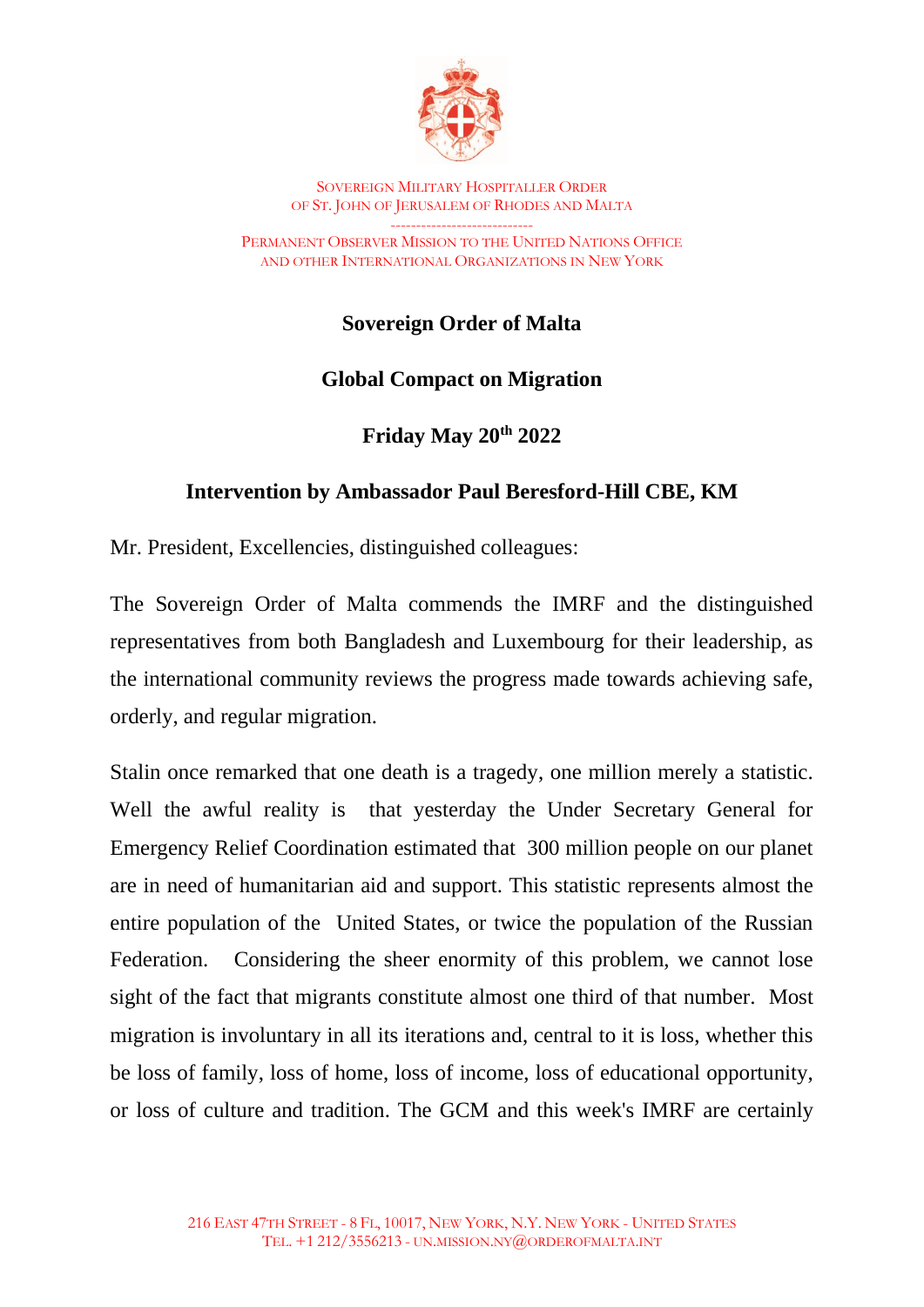

SOVEREIGN MILITARY HOSPITALLER ORDER OF ST. JOHN OF JERUSALEM OF RHODES AND MALTA ---------------------------- PERMANENT OBSERVER MISSION TO THE UNITED NATIONS OFFICE AND OTHER INTERNATIONAL ORGANIZATIONS IN NEW YORK

steps in the right direction in mitigating some of those losses and, with that in mind, all contributing nations must be commended.

At the heart of our bilateral and multilateral relations, the Sovereign Order of Malta seeks to acknowledge and to help provide for the needs of refugees and migrants, including, but not limited to, action against human trafficking, upholding human rights, religious freedom, and providing healthcare assistance on a global scale. Through our international aid agency, Malteser International, we continue to assist the migrant populations of those countries which need it most, while providing aid services in over 120 nations.

We urge the global community, in considering the plight of migrants, to desist from politicizing their pain and suffering and avoid using them as pawns in geopolitical games, whether by separating families and unlawful child detention or by coerced and involuntary transhumance. IF we recognise that the current migration crisis is the worst since WWII, then we must face the reality that the decades ahead are going to be far more consequential. The impact of climate change, rising sea levels, desertification and the disruption of the food cycle in many parts of the world, together with war and internecine conflict are Horsemen of the Apocalypse set on destroying our and our children's future. If we are to avoid uncontrollable migration and its political and economic consequences, then we must heed the Secretary General's warnings and work in concert to save our planet. No action we take is stand alone. Everything we have discussed in the IMRF is interrelated and interconnected, as we have seen